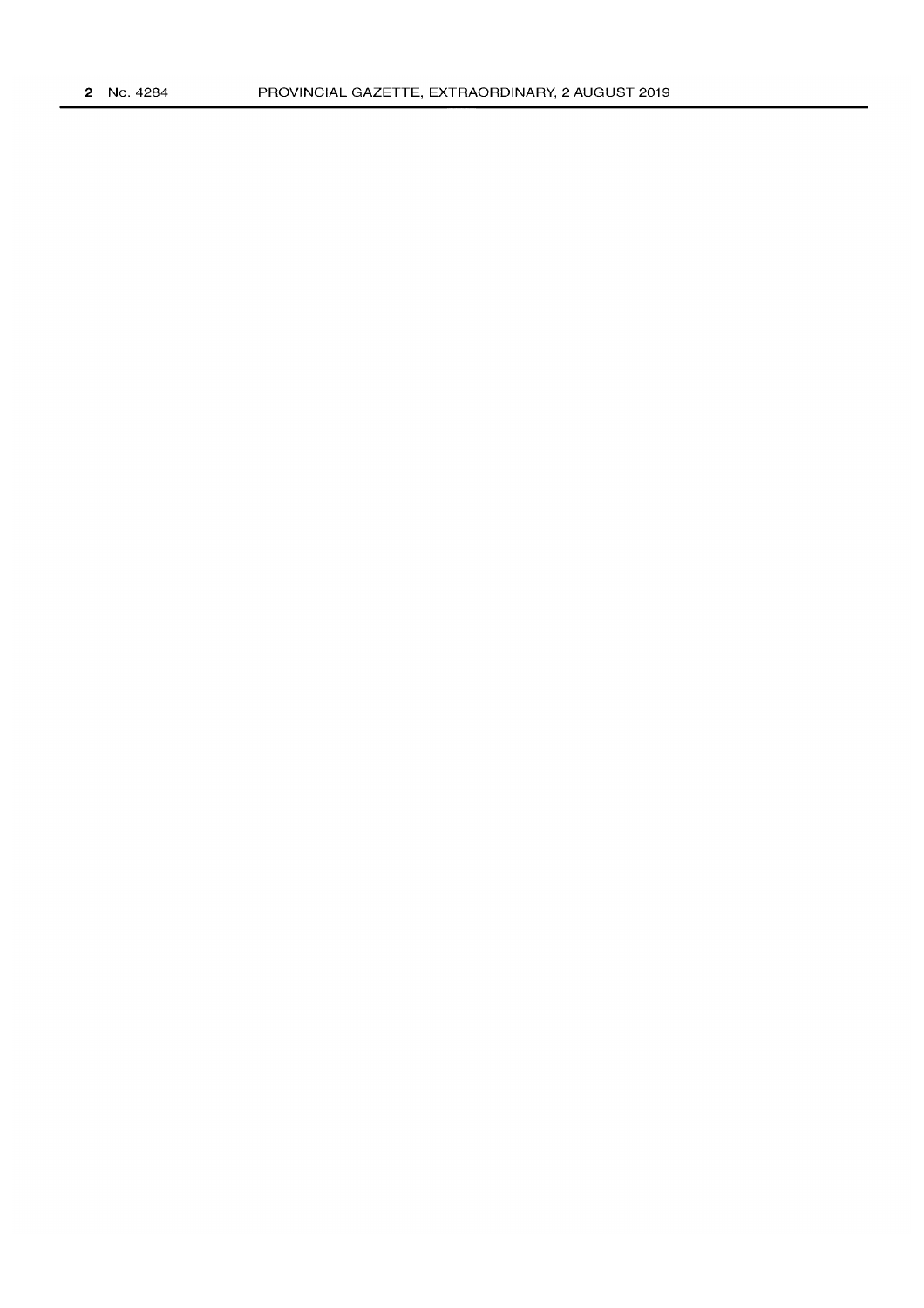# **CONTENTS**

|            |                                                                                                       | Gazette<br>No. | Page<br>No. |
|------------|-------------------------------------------------------------------------------------------------------|----------------|-------------|
|            | LOCAL AUTHORITY NOTICES • PLAASLIKE OWERHEIDS KENNISGEWINGS                                           |                |             |
| 179<br>180 | Eastern Cape Liquor Act (10/2003): Notice of lodgement of applications for transfer of certificate of | 4284           |             |
|            |                                                                                                       | 4284           |             |
| 181        | Eastern Cape Liquor Act (10/2003): Notice of lodgement of applications for removal of certificate of  | 4284           |             |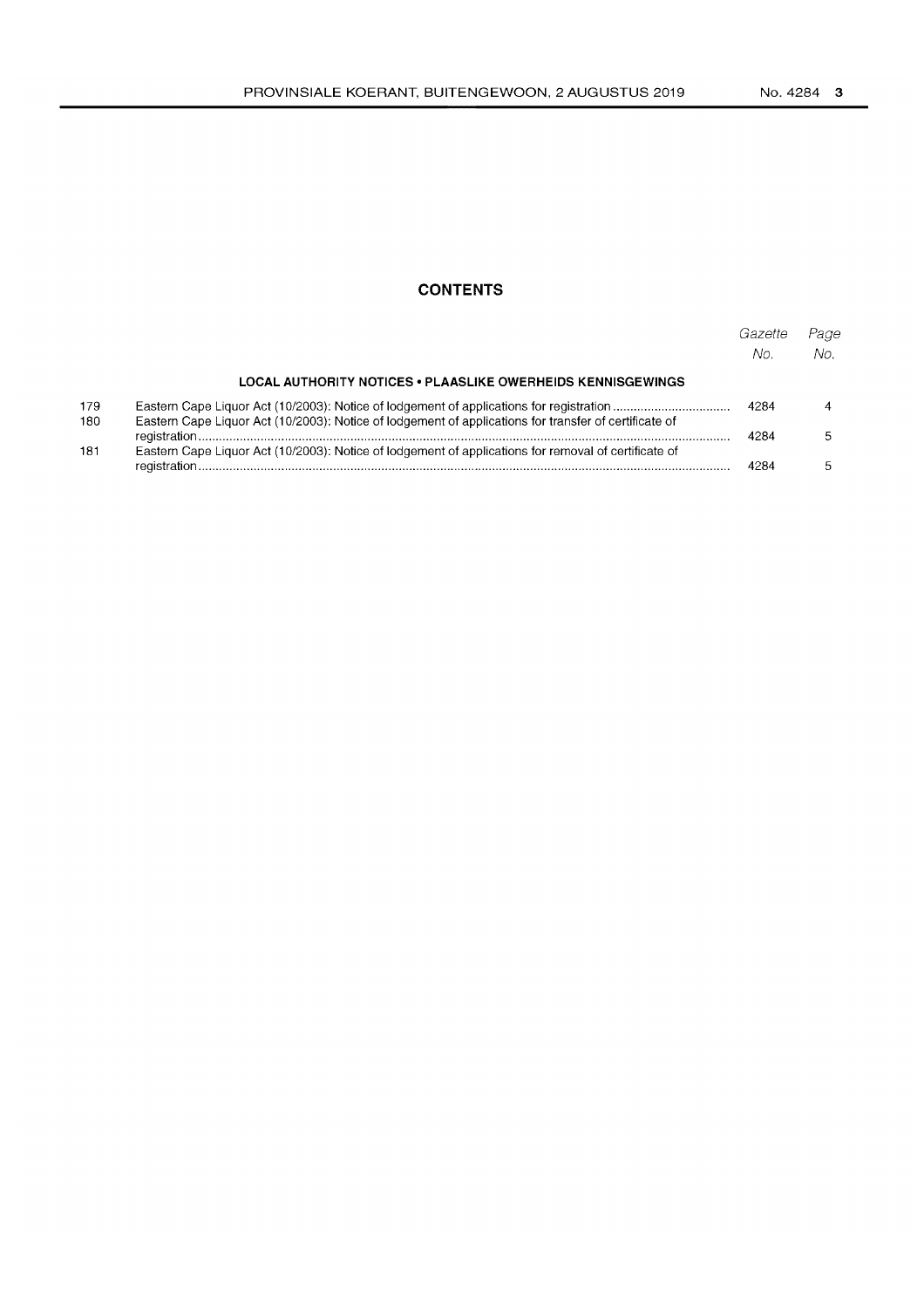# LOCAL AUTHORITY NOTICES • PLAASLIKE OWERHEIDS KENNISGEWINGS

## **LOCAL AUTHORITY NOTICE 179 OF 2019**

1. CM3 [Reg 4 (1)

### EASTERN CAPE LIQUOR ACT, 2003 (Act No.1 0 of 2003) NOTICE OF LODGEMENT OF APPLICATIONS FOR REGISTRATION

Notice is hereby given that the applications for registration, particulars of which appear in the Schedule hereunder, have been lodged with the Board. Interested parties may, free of charge, inspect any application which appears in the Schedule hereunder and may within twenty one days of this notice, lodge with the Board written representations in support of, or written objections. LERATO RADIKOANYANA

### EASTERN CAPE LIQUOR BOARD 01 August 2019 SCHEDULE

|                           |                   | $\overline{2}$                                         | 3                                   | 4                               |                                                                                                     |
|---------------------------|-------------------|--------------------------------------------------------|-------------------------------------|---------------------------------|-----------------------------------------------------------------------------------------------------|
| <b>Application Number</b> |                   | Name and number of<br>Ward                             | Kind of registration<br>applied for | Kind of<br>liquor to be<br>sold | Name under which business is to be<br>conducted and particulars of the erf,<br>street or farm       |
| $\mathbf{1}$              | REF2019/106193/07 | Ward 10 Emalahleni Local<br>Municipality               | On & Off Consumption                | All kinds                       | Lonwabo Tavern, Ezisoyini Location,<br>Mateyisi Tsembeyi, Lady Frere, 5410                          |
| $\overline{2}$ .          | REF8804185964084  | Ward 32 King Sabata<br>Dalindyebo                      | On & Off Consumption                | All kinds                       | 2 Stars Tavern, Ntshele Location, Zimbane<br>Administrative Area.                                   |
| 3.                        | REF2018/448573/07 | Ward 10 Nelson Mandela<br>Metropolitan Municipality    | Off Consumption                     | All kinds                       | Tops @ Beetlestone, Erf 4490, Beetlestone<br>Road, Gelvandale, Port Elizabeth, 6001                 |
| $\overline{4}$ .          | REF2009/000618/07 | Ward 7 King Sabata<br>Dalindyebo Local<br>Municipality | On Consumption                      | All kinds                       | Vinnies Grill Steak House, 34 Spring<br>Avenue, Mayfair Casino, Mthatha, 5099                       |
| 5.                        | REF1995/050487/23 | Ward 40 Nelson Mandela<br>Metropolitan Municipality    | On & Off Consumption                | All kinds                       | Gordon's, Plot 34, Draaifontein Road,<br>Greenbushes, Port Elizabeth, 6001                          |
| 6.                        | REF5003045199089  | Ward 1 Mbhashe Local<br>Municipality                   | On & Off Consumption                | All kinds                       | Ntsimbakazi Tavern, Ndunde Business<br>Premises, Ntsimbazi Administrative Area,<br>Willowvale, 5045 |
| $\overline{7}$ .          | REF7605190713080  | Ward 42 Buffalo City<br>Metropolitan Municipality      | On & Off Consumption                | All kinds                       | Maluju, 4057 N.U. 2, Mdantsane, 5219                                                                |
| 8.                        | REF8210081078088  | Ward 8 Matatiele Local<br>Municipality                 | Off Consumption                     | All kinds                       | Nkuly Bottle Store, Sibi Nchodu Location,<br>Matatiele, 4730                                        |
| 9.                        | REF7112252330085  | Ward 5 Ndlambe Local<br>Municipality                   | On Consumption                      | All kinds                       | The Bathurst Arms, York House, Cnr York &<br>Trappes Street, Bathurst, 6166                         |
| 10.                       | REF8212285270081  | Nelson Mandela<br>Metropolitan Municipality            | Special Event                       | All kinds                       | Supporters Day, Wolfson Stadium, 7 Stofile<br>Street, Kwazakhele, Port Elizabeth, 6001              |
| 11.                       | REF7805215600085  | Nelson Mandela<br>Metropolitan Municipality            | <b>Special Event</b>                | All kinds                       | Spring Fever, Kings Beach, Parking Lot,<br>Beach Road, Summerstrand, Port Elizabeth,<br>6001        |